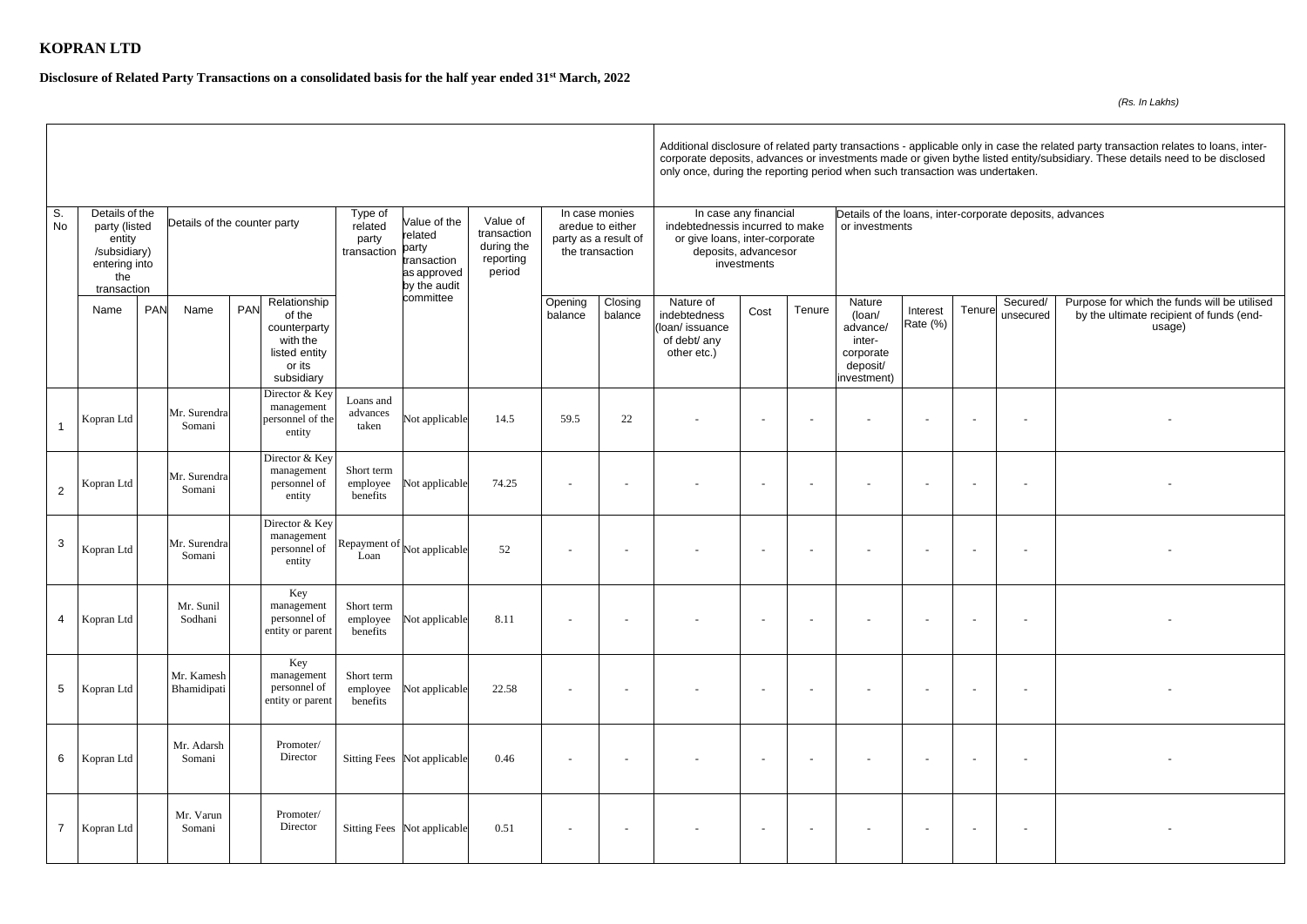| 8 Kopran Ltd    |                                           | Mr. Susheel<br>Somani          | Promoter/<br>Director                                      |                                      | Sitting Fees Not applicable | 0.36  | $\sim$ |            |                          | $\sim$ | $\sim$     | $\sim$ | $\sim$     | $\sim$         | $\sim$ |  |
|-----------------|-------------------------------------------|--------------------------------|------------------------------------------------------------|--------------------------------------|-----------------------------|-------|--------|------------|--------------------------|--------|------------|--------|------------|----------------|--------|--|
| 9               | Kopran Ltd                                | Mr. Narayan<br>Atal            | Director                                                   |                                      | Sitting Fees Not applicable | 0.58  | $\sim$ | $\sim$     | $\sim$                   | $\sim$ | $\sim$     | $\sim$ | $\sim$     | $\sim$         | $\sim$ |  |
| 10   Kopran Ltd |                                           | Mrs. Mamta<br>Biyani           | Director                                                   |                                      | Sitting Fees Not applicable | 0.63  | $\sim$ | $\sim$     | $\overline{\phantom{a}}$ | $\sim$ | $\sim$     | $\sim$ | $\sim$     | $\sim$         | $\sim$ |  |
| 11              | Kopran<br>Research<br>Laboratories<br>Ltd | Mrs. Mamta<br>Biyani           | Director                                                   |                                      | Sitting Fees Not applicable | 0.155 | $\sim$ | $\sim$     | $\overline{\phantom{a}}$ | $\sim$ | $\sim$     | $\sim$ | $\sim$     | $\sim$         | $\sim$ |  |
| 12   Kopran Ltd |                                           | Dr. Sunita<br>Banerji          | Director                                                   |                                      | Sitting Fees Not applicable | 0.63  | $\sim$ | $\sim$     | $\sim$                   | $\sim$ | $\sim$ $-$ | $\sim$ | $\sim$ $-$ | $\sim$         | $\sim$ |  |
| 13              | Kopran<br>Research<br>Laboratories<br>Ltd | Dr. Sunita<br>Banerji          | Director                                                   |                                      | Sitting Fees Not applicable | 0.155 | $\sim$ | $\sim$     | $\sim$                   | $\sim$ | $\sim$     | $\sim$ | $\sim$     | $\sim$         | $\sim$ |  |
| 14   Kopran Ltd |                                           | Dr. Siddhan<br>Subramanian     | Director                                                   |                                      | Sitting Fees Not applicable | 0.58  | $\sim$ | $\sim$ $-$ | $\sim$                   | $\sim$ | $\sim$ $-$ | $\sim$ | $\sim$ $-$ | $\sim$ $ \sim$ | $\sim$ |  |
| 15              | Kopran<br>Research<br>Laboratories<br>Ltd | Mrs.<br>Vandana<br>Somani      | Director                                                   |                                      | Sitting Fees Not applicable | 0.11  | $\sim$ | $\sim$     |                          | $\sim$ | $\sim$     | $\sim$ | $\sim$     | $\sim$         |        |  |
| 16              | Kopran<br>Research<br>Laboratories<br>Ltd | Mr. Chandra<br>Mohan<br>Singhi | Director & Key<br>management<br>personnel of<br>subsidiary | Short term<br>employee<br>benefits   | Not applicable              | 18.42 | $\sim$ | $\sim$     | $\overline{\phantom{a}}$ | $\sim$ | $\sim$     | $\sim$ | $\sim$     | $\sim$         | $\sim$ |  |
| 17              | Kopran<br>Research<br>Laboratories<br>Ltd | Mr. Rakesh<br>Doshi            | Director                                                   | Professional<br>fees for<br>services | Not applicable              | 24    | $\sim$ | $\sim$     | $\overline{\phantom{a}}$ | $\sim$ | $\sim$     | $\sim$ | $\sim$     | $\sim$         | $\sim$ |  |
| 18              | Kopran<br>Research<br>Laboratories<br>Ltd | Mr. Rakesh<br>Doshi            | Director                                                   |                                      | Sitting Fees Not applicable | 0.1   | $\sim$ | $\sim$     |                          | $\sim$ | $\sim$ $-$ | $\sim$ | $\sim$     | $\sim$         | $\sim$ |  |
| 19              | Kopran<br>Research<br>Laboratories<br>Ltd | Ms. Lekha<br>Jogi              | Key<br>management<br>personnel of<br>subsidiary            | Short term<br>employee<br>benefits   | Not applicable              | 2.74  | $\sim$ | $\sim$     |                          | $\sim$ | $\sim$ $-$ | $\sim$ | $\sim$ $-$ | $\sim$ $ \sim$ | $\sim$ |  |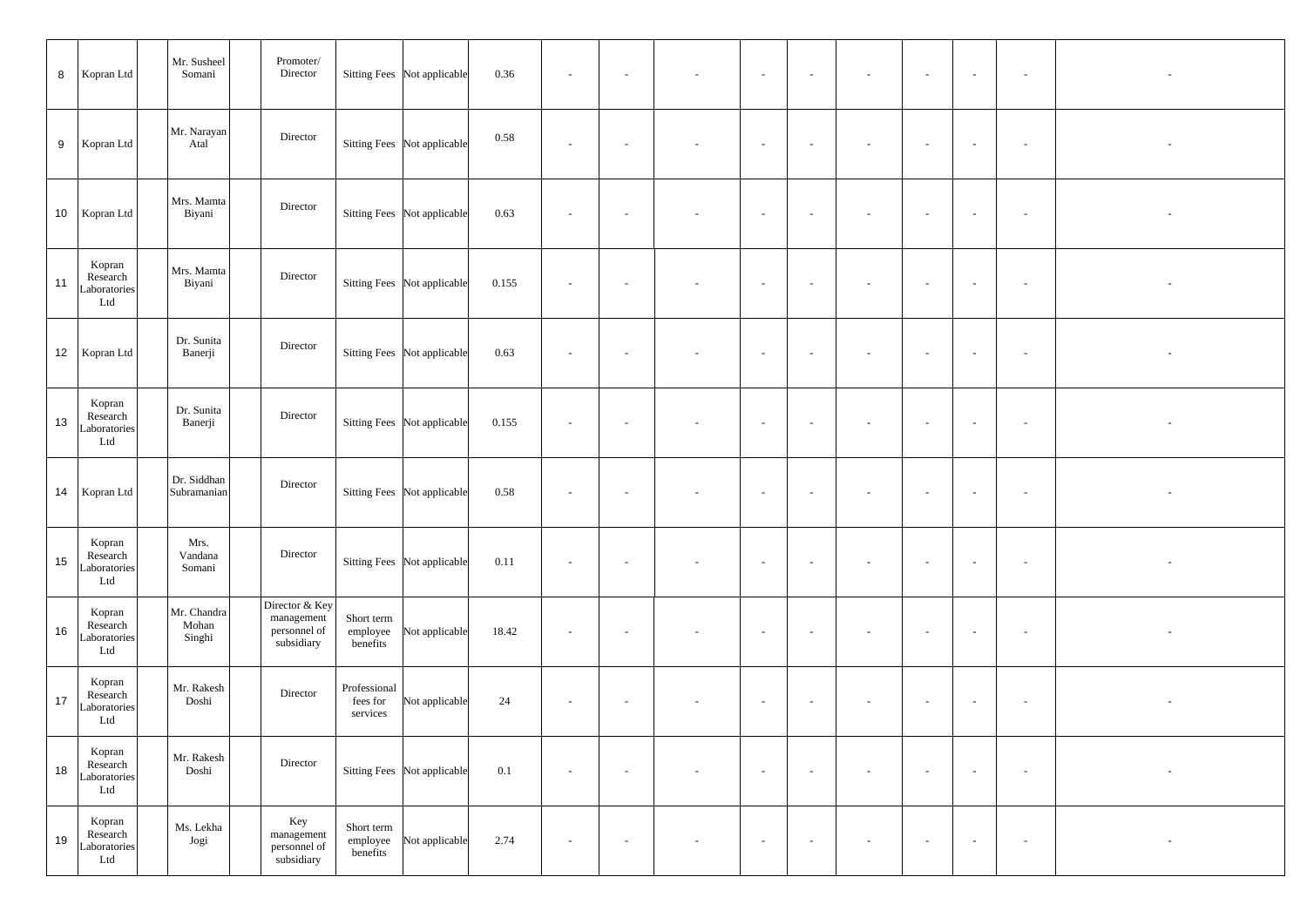| 20 | Kopran<br>Research<br>aboratories<br>Ltd | Mrs. Chandni<br>Shah          | Key<br>Short term<br>management<br>Not applicable<br>employee<br>personnel of<br>benefits<br>subsidiary                       | 2.74    | $\sim$                   | $\sim$ |                          | $\sim$                   | $\sim$                   | $\overline{\phantom{a}}$ | $\sim$              | $\sim$       | $\sim$    |                        |
|----|------------------------------------------|-------------------------------|-------------------------------------------------------------------------------------------------------------------------------|---------|--------------------------|--------|--------------------------|--------------------------|--------------------------|--------------------------|---------------------|--------------|-----------|------------------------|
|    | 21 Kopran Ltd                            | Mr. Basant<br>Kumar Soni      | Key<br>Short term<br>management<br>employee<br>Not applicable<br>personnel of<br>benefits<br>entity                           | 10.02   | $\sim$                   |        |                          | $\sim$                   | $\sim$                   | $\sim$                   | $\sim$              | $\sim$       | $\sim$    |                        |
|    | 22 Kopran Ltd                            | Oricon<br>Enterprises<br>Ltd  | Entities with<br>joint control or<br>Purchases of<br>significant<br>1000<br>goods and<br>influence over<br>services<br>entity | 444.73  | 491.27                   | 564.88 |                          | $\sim$                   | $\sim$                   |                          | $\sim$              | $\sim$       |           |                        |
|    | 23 Kopran Ltd                            | Oricon<br>Enterprises<br>Ltd  | Entities with<br>joint control or<br>significant<br>60<br>Rent<br>influence over<br>entity                                    | 60      | $\overline{\phantom{0}}$ |        |                          | $\overline{\phantom{0}}$ | $\sim$                   |                          | $\sim$              | $\sim$       |           |                        |
|    | 24   Kopran Ltd                          | Oricon<br>Enterprises<br>Ltd  | Entities with<br>joint control or<br>significant<br>Loan Given<br>6025.25<br>influence over<br>entity                         | 6025.25 | $\sim$                   |        |                          | $\sim$                   | $\sim$                   | Loan                     | 6% p.a              | On<br>demand | Unsecured | <b>Working Capital</b> |
|    | 25   Kopran Ltd                          | Oricon<br>Enterprises<br>Ltd  | Entities with<br>joint control or<br>significant<br>Loan Taken Not applicable<br>influence over<br>entity                     | 2250    | $\sim$                   | $\sim$ | $\overline{\phantom{0}}$ | $\sim$                   | $\sim$                   | $\sim$                   | $\sim$              | $\sim$       | $\sim$    |                        |
| 26 | Kopran Ltd                               | Oricon<br>Enterprises<br>Ltd  | Entities with<br>joint control or<br>significant Repayment of Not applicable<br>influence over Loan given<br>entity           | 6025.25 |                          |        |                          |                          |                          |                          |                     |              |           |                        |
|    | 27   Kopran Ltd                          | Oricon<br>Enterprises<br>Ltd  | Entities with<br>joint control or<br>significant<br>Repayment of<br>Loan Taken<br>Not applicable<br>influence over<br>entity  | 2250    | $\sim$                   | $\sim$ | $\overline{\phantom{a}}$ | $\sim$                   | $\sim$                   | $\sim$                   | $\alpha$ = $\alpha$ | $\sim$       | $\sim$    |                        |
|    | 28   Kopran Ltd                          | Oricon<br>Enterprises<br>Ltd  | Entities with<br>joint control or<br>significant<br>Interest<br>Not applicable<br>influence over<br>Income<br>entity          | 52.45   | $\sim$                   | $\sim$ |                          | $\sim$                   | $\overline{\phantom{a}}$ | $\sim$                   | $\sim$              | $\sim$       | $\sim$    |                        |
|    | 29   Kopran Ltd                          | Oricon<br>Enterprises<br>Ltd  | Entities with<br>joint control or<br>significant<br>Interest<br>Not applicable<br>influence over<br>Expense<br>entity         | 13.04   | $\sim$                   |        |                          | $\sim$                   | $\sim$                   | $\overline{\phantom{a}}$ | $\sim$              | $\sim$       | $\sim$    |                        |
|    | 30   Kopran Ltd                          | Kopran<br>Laboratories<br>Ltd | Entities with<br>joint control or<br>significant<br>500<br>Others<br>influence over<br>entity                                 | 0.06    | $\overline{\phantom{a}}$ |        |                          | $\sim$                   | $\sim$ $-$               | $\sim$                   | $\sim$              | $\sim$       |           |                        |